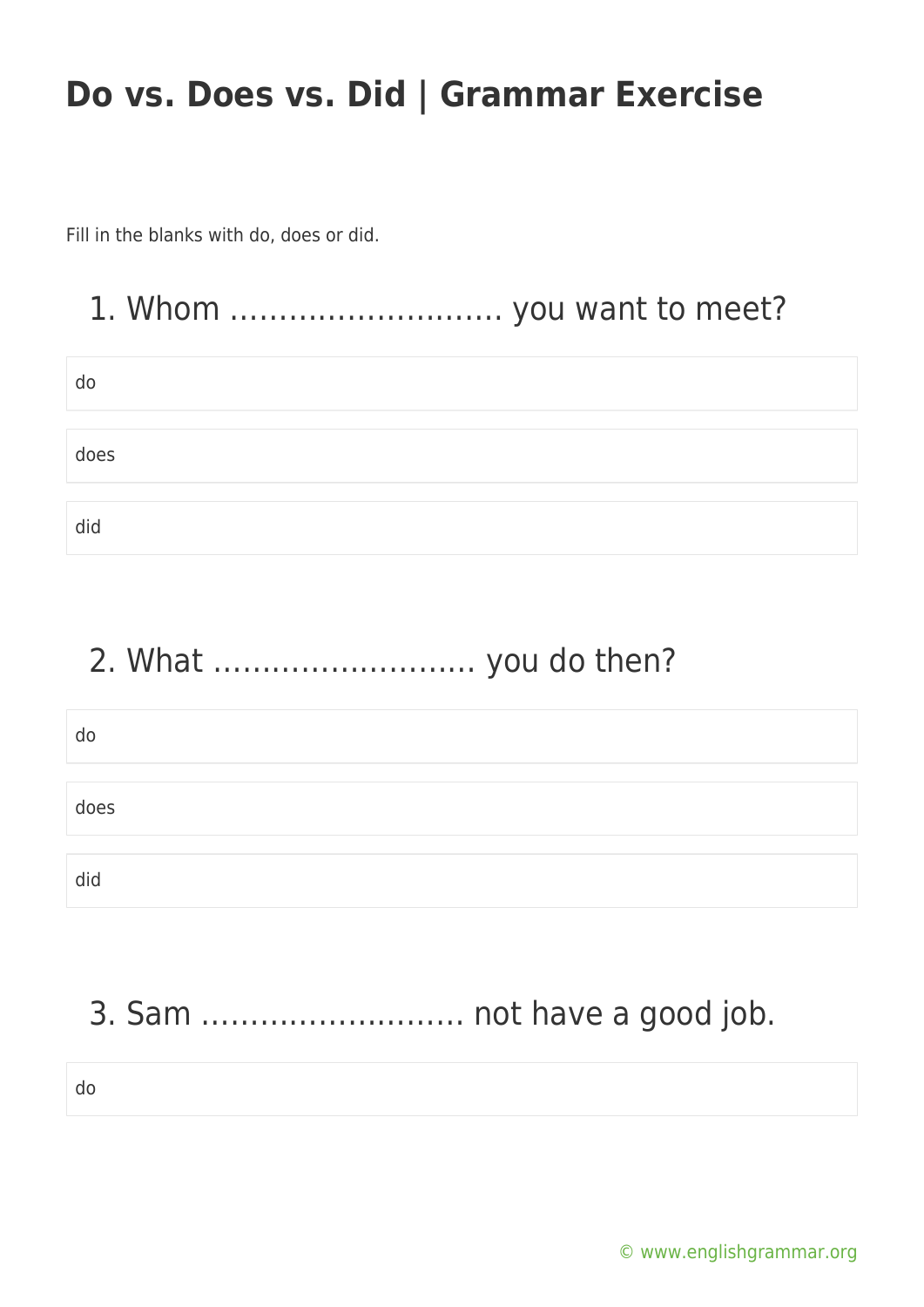| does |  |
|------|--|
|      |  |
| did  |  |

#### 4. Leena ……………………….. not want to quit her job.

| does |  |
|------|--|
|      |  |
| do   |  |
|      |  |
| did  |  |

#### 5. How ……………………….. you know him?

| did  |  |  |
|------|--|--|
|      |  |  |
| do   |  |  |
|      |  |  |
| does |  |  |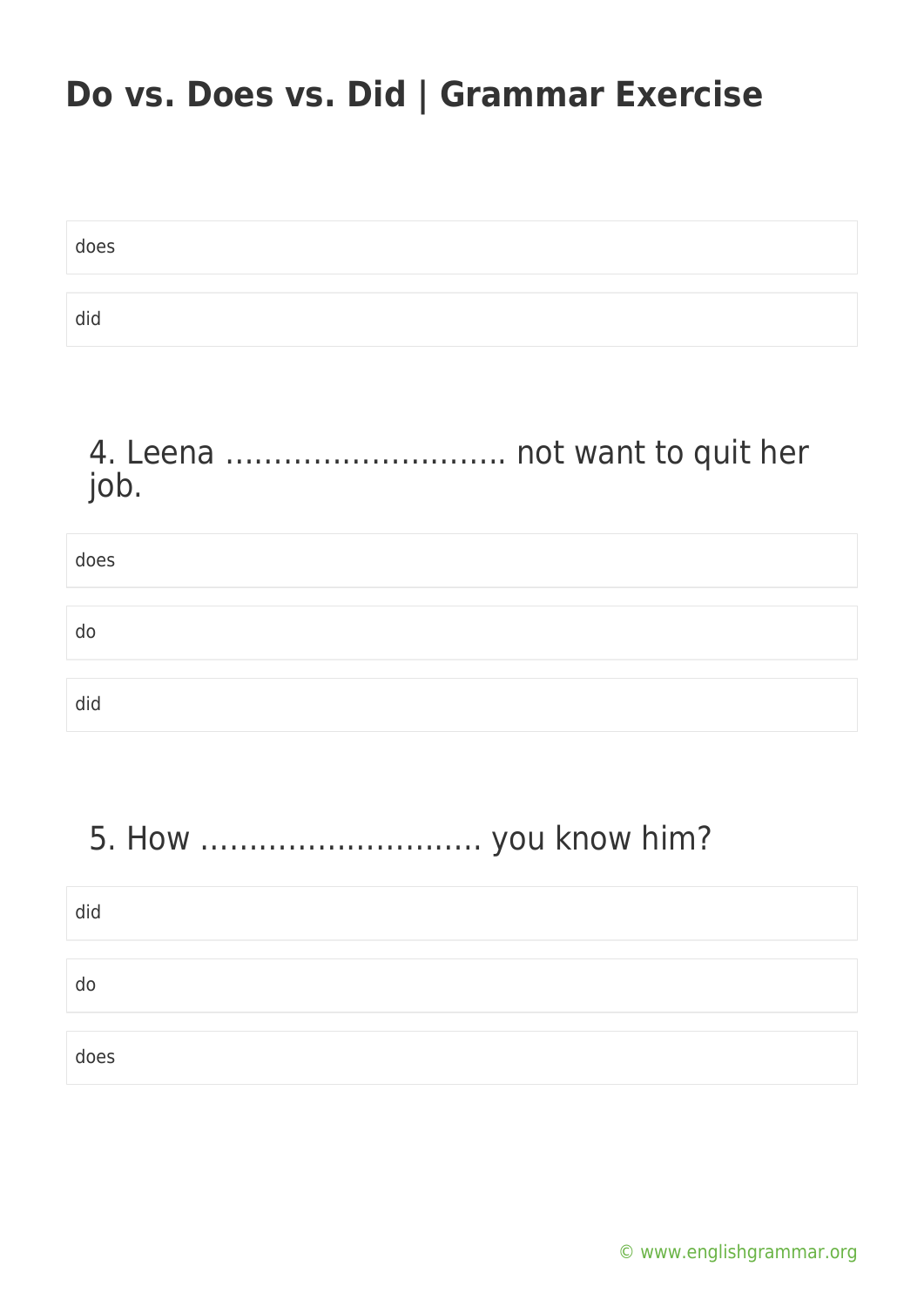6. How ………………………. they react when they heard the news?

| do   |  |
|------|--|
|      |  |
|      |  |
| does |  |
|      |  |
|      |  |
|      |  |
| did  |  |
|      |  |
|      |  |

#### 7. ………………………. you understand the consequences of your action?

| Do   |  |  |
|------|--|--|
|      |  |  |
| Does |  |  |
|      |  |  |
| Did  |  |  |

#### 8. Smoking …………………………. cause cancer.

do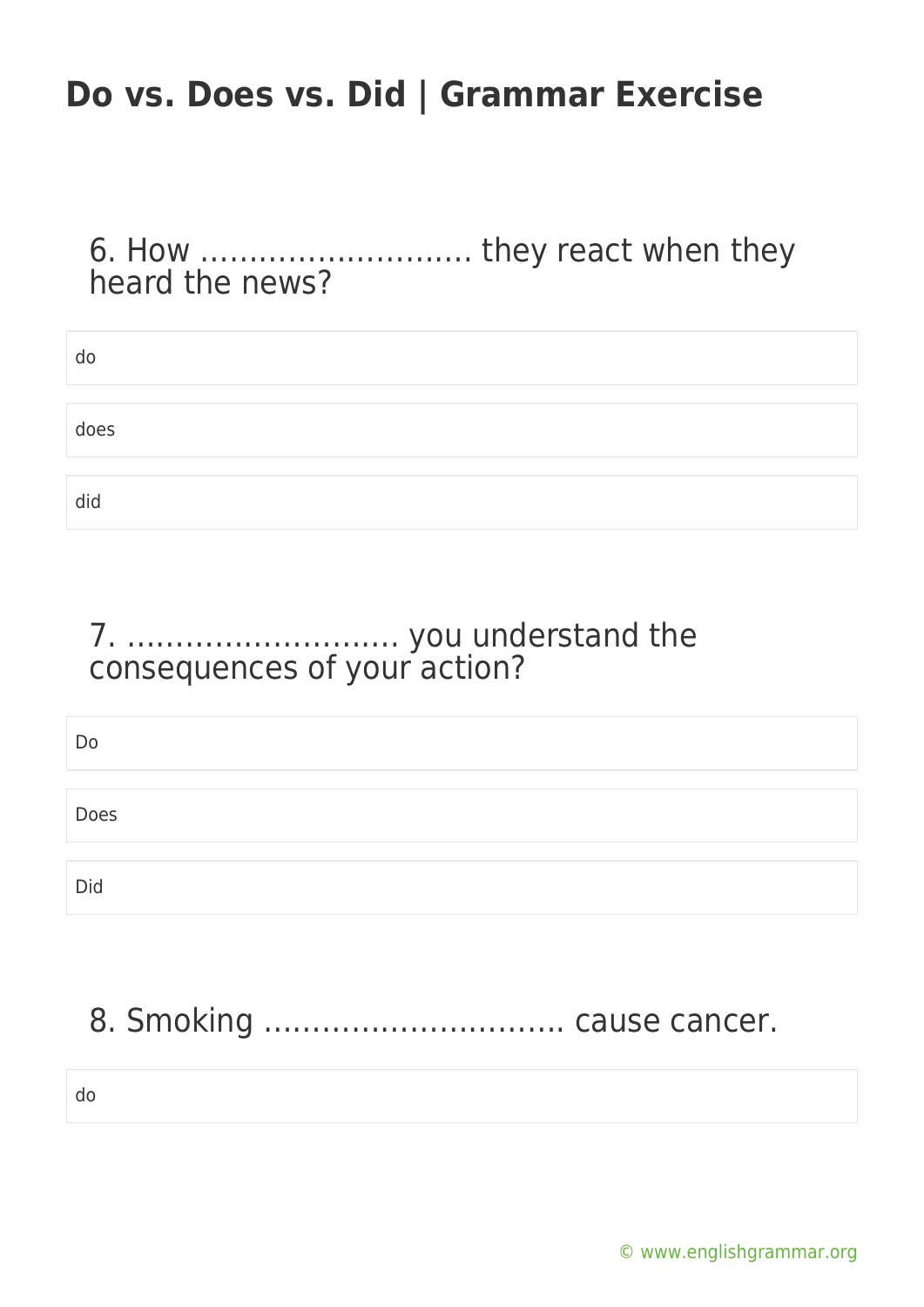| does |  |
|------|--|
|      |  |
| did  |  |

# 9. That ………………………… not seem plausible.

| do   |  |
|------|--|
|      |  |
| does |  |
|      |  |
| did  |  |

# 10. ……………………….. you meet him yesterday?

| Do   |  |  |
|------|--|--|
|      |  |  |
| Does |  |  |
|      |  |  |
| Did  |  |  |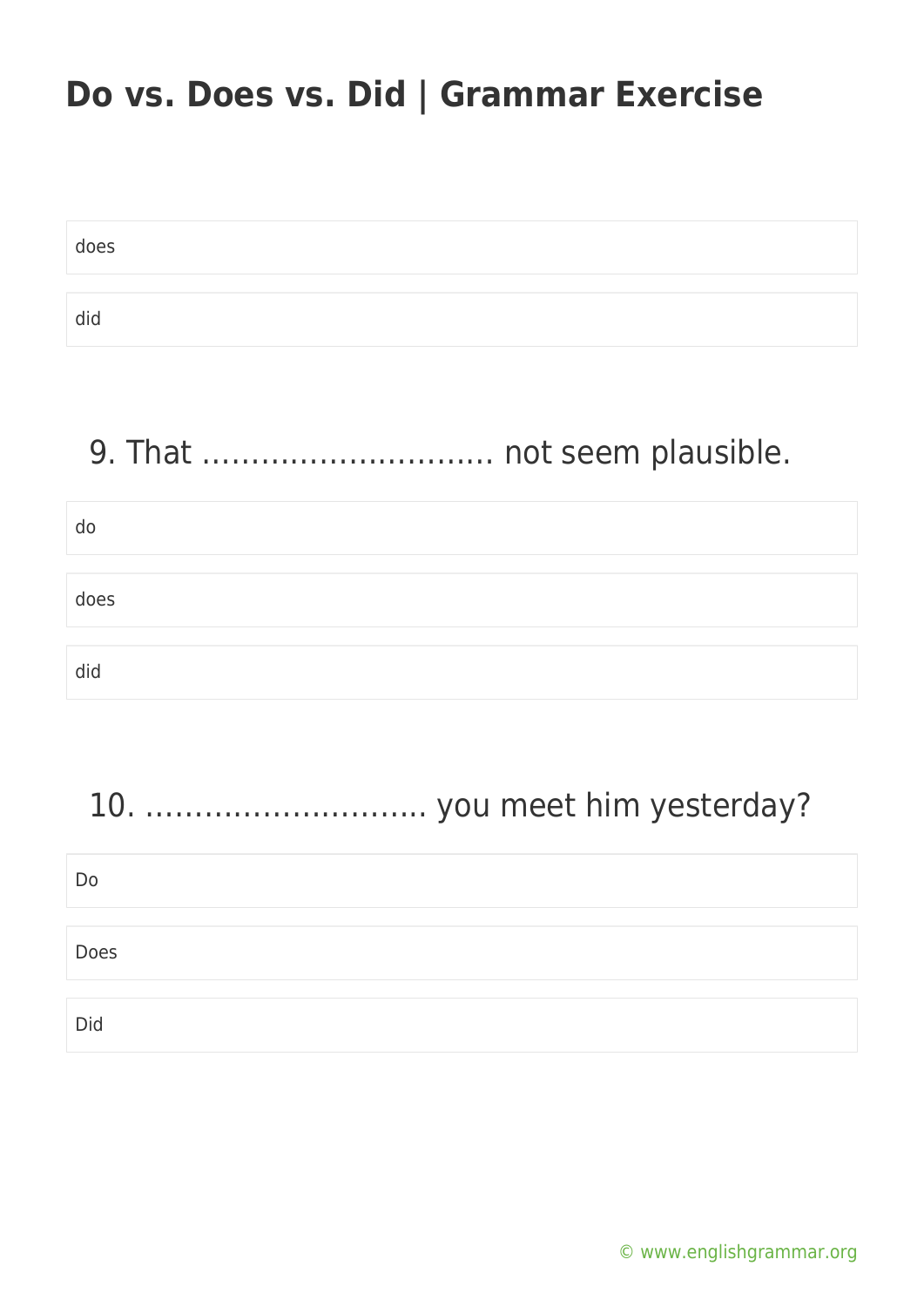#### 11. At first she ………………………….. not recognize him.

| do   |  |  |  |
|------|--|--|--|
|      |  |  |  |
| does |  |  |  |
|      |  |  |  |
| did  |  |  |  |

#### 12. My parents ………………………… not support my desire to become an actor.

Please select 2 correct answers

| do   |  |  |
|------|--|--|
|      |  |  |
| does |  |  |
|      |  |  |
|      |  |  |
| did  |  |  |

#### Answers

Whom do you want to meet?